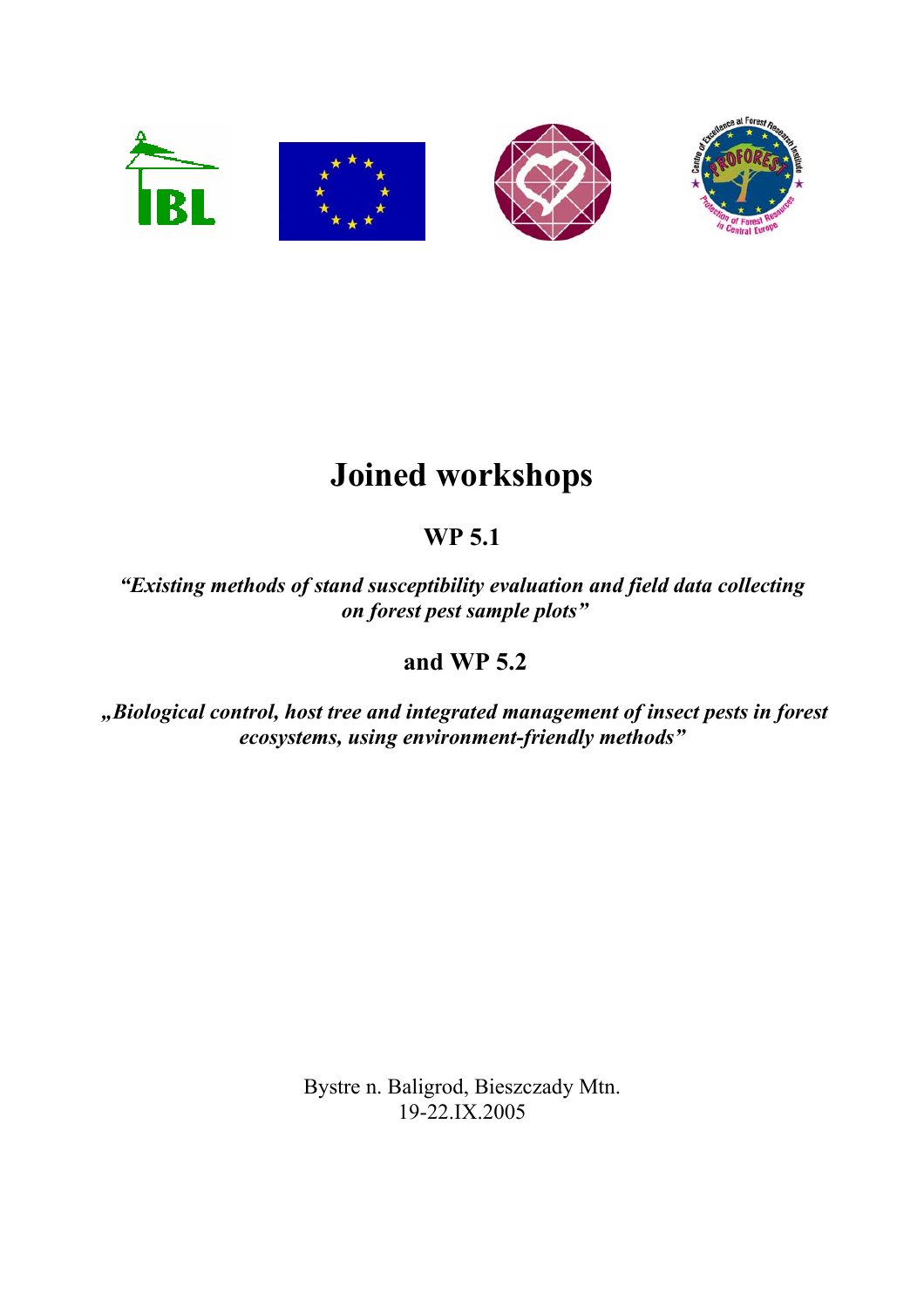Workshop is organized by Department of Mountain Forests and Department of Forest Protection, Forest Research Institute in the frame of activities of the European Union Project: *Centre of Excellence for Protection of Forest Resources in Central Europe PROFOREST* (Workpackages WP 5.1 and WP 5.2).

The main goal of the workshop is to exchange knowledge on current research achievements on the integrated management of forest pests. The topic of the workshop focuses on pests affecting susceptible forest ecosystems (e.g. mountain forests), in particular bark beetles. We anticipate two main parts of the meeting: oral session and field excursion.

## Programme of joined workshops WP 5.1 and WP 5.2, 19 – 22 September 2005 Bystre n. Baligrod

| Date       | Programme                                                                                                                                                                                                                                                                                                                                                                                                                                                             |
|------------|-----------------------------------------------------------------------------------------------------------------------------------------------------------------------------------------------------------------------------------------------------------------------------------------------------------------------------------------------------------------------------------------------------------------------------------------------------------------------|
|            |                                                                                                                                                                                                                                                                                                                                                                                                                                                                       |
| 19.09      | Arrival of foreign and domestic participants to Sekocin                                                                                                                                                                                                                                                                                                                                                                                                               |
| 19.09      |                                                                                                                                                                                                                                                                                                                                                                                                                                                                       |
| 9.00-9.30  | <b>Breakfast</b>                                                                                                                                                                                                                                                                                                                                                                                                                                                      |
| 12.00      | Departure to Bystre n./Baligrod in Bieszczady Mtn.                                                                                                                                                                                                                                                                                                                                                                                                                    |
| 18.00      | Supper                                                                                                                                                                                                                                                                                                                                                                                                                                                                |
|            |                                                                                                                                                                                                                                                                                                                                                                                                                                                                       |
|            | 19.00-20.00   Individual contacts and discussions                                                                                                                                                                                                                                                                                                                                                                                                                     |
|            |                                                                                                                                                                                                                                                                                                                                                                                                                                                                       |
| 20.09      |                                                                                                                                                                                                                                                                                                                                                                                                                                                                       |
| 8.00-8.30  | <b>Breakfast</b>                                                                                                                                                                                                                                                                                                                                                                                                                                                      |
| 8.30-12.30 | 1st oral session,<br>Gregoire J.C., Warzée N., Hougardy E. and Meurisse N.,<br>Biological control of spruce primary bark beetles: different<br>ecological strategies, different enemies, different prospects<br>Lozan A., Parasitoids regulating the bark beetle in the Czech<br>forests<br>Holusa J., Pathogens of bark beetles<br>Mazur A., Staphylinids as enemies of bark beetles<br>Ziogas A., Ground beetle biodiversity in swamp reserve forests<br>Discussion |